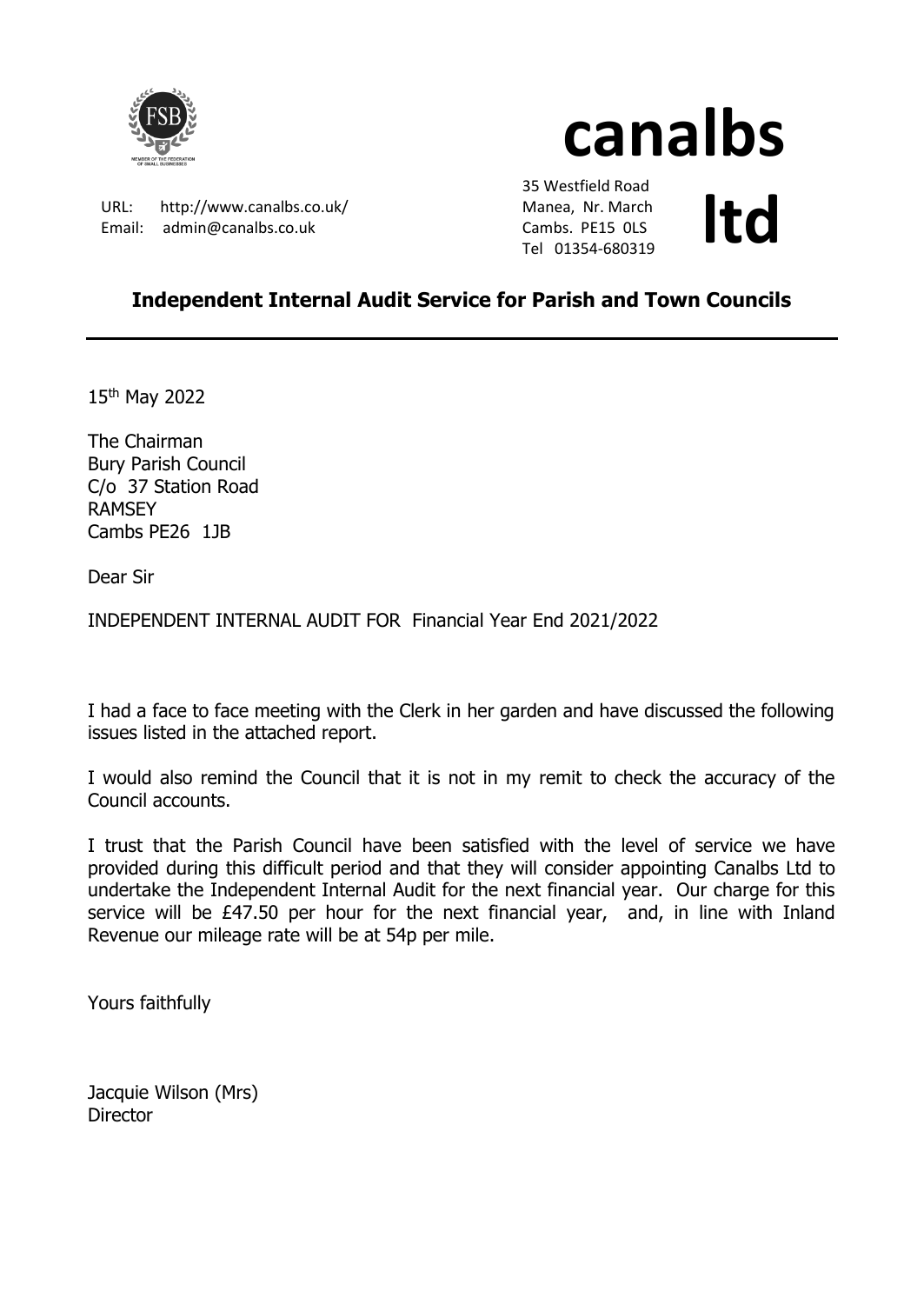# Canalbs ltd 15.05.2022

#### REPORT AND OBSERVATIONS TO BURY PARISH COUNCIL

#### THE COUNCIL

- Currently has nine seats with three vacancies. The elections were in 2022.
- The Council are not acting trustees.
- New Code of Conduct has been adopted and all necessary documents have been completed.
- The Council will be able to confirm that they still qualify to use the General Power of Competence.

#### NEIGHBOURHOOD PLAN

• The Plan has now been adopted.

#### EMPLOYMENT

- The Clerk is now signed up to the pension scheme and her hours have been increased.
- Due a staff appraisal next month

#### **INSURANCE**

• Currently with Hiscox. Includes Data Breach Cover.

#### RISK ASSESSMENT AND RISK MANAGEMENT

- The BMX Project has incurred  $£5,650.00$  in legal fees concerning interested parties.
- The Play Area now has a new risk inspection schedule which is now completed monthly by a qualified councillor. The Annual RoSPA Report only reported minor repairs which are currently being undertaken.

#### BURIAL AUTHORITY

- The Council is programmed to undertake a complete review of the Cemetary including the fees, risk assessment and risk management following the purchase of Scribe Cemetary software package.
- Members of ICCM.

#### ALLOTMENTS

• The supply and management of plots is part of the village project.

#### GUARD ROOM PROJECT

- The Council have instructed architects.
- Cambs ACRE have started a consultation period
- Project Facilitator and her team are looking at future funding and the risk assessment and risk management issues need to formalized.
- It has been noted by the Council that CIL grants cannot be offset against VAT or salaries.
- The Clerk confirmed that the part of her salary as Project Facilitator is being offset against the £50,000 already accumulated in Earmarked Reserves and that as the project progresses the percentage of her salary for this service will diminish until on completion she will have a staff appraisal to confirm the new responsibilities of her role as full time Clerk that will be also managing the project and possibly an assistanct clerk hopefully by the end of the next financial year.

#### CONTRACTOR

• Mr M Badcock is contracted for caretaker and grass cutting duties and regular reports are sent to the council meetings informing them of footpath and tree maintenance issues.